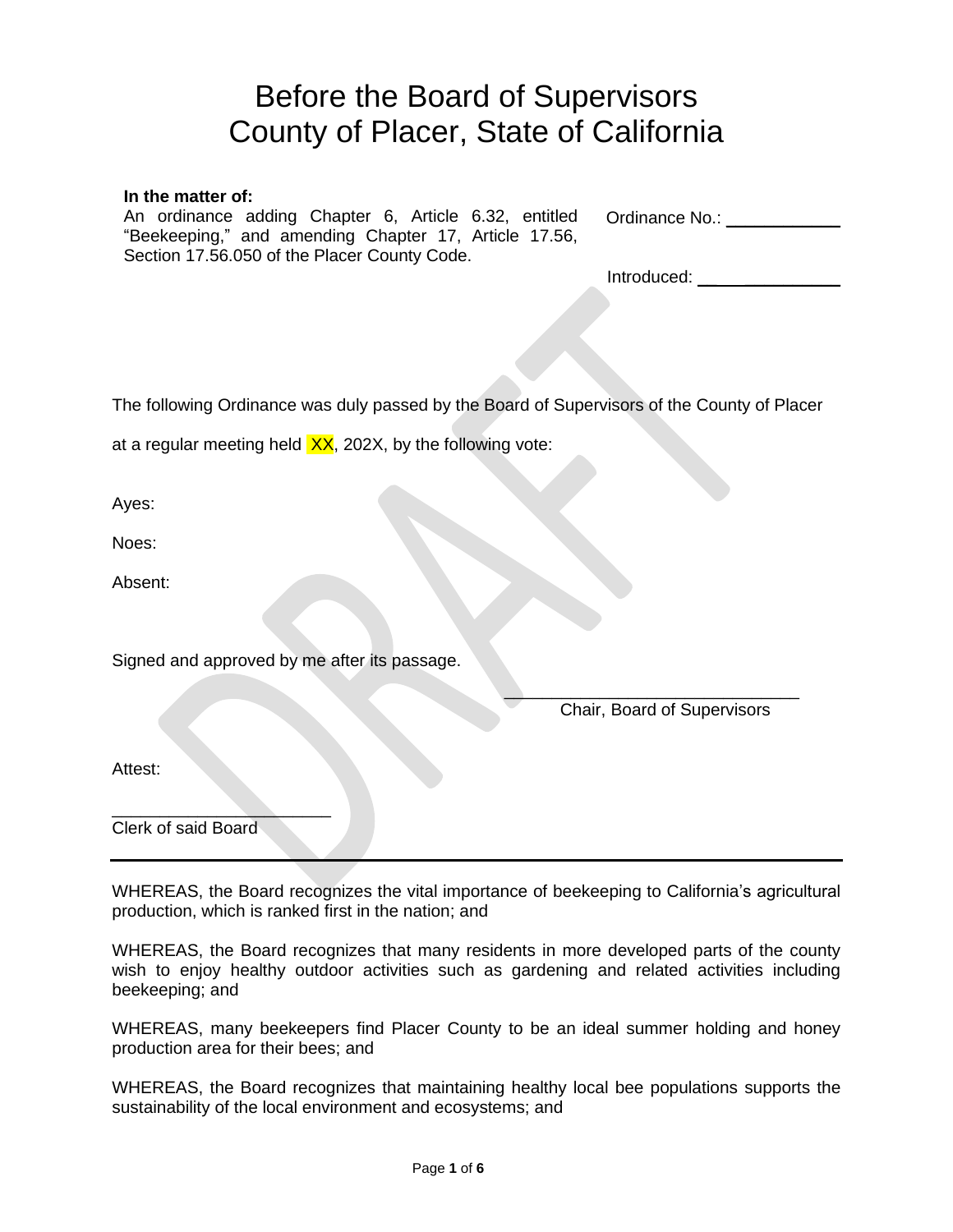WHEREAS, the placement of too many bees in one area may result in hazardous nuisance conditions for neighboring properties and oversubscription of bee food sources, which may reduce honey production and increase the prevalence of bee pests and diseases; and

WHEREAS, the Placer County Board of Supervisors desires to protect the sustainability of foraging opportunities for both commercial and recreational beekeeping and desires to protect the beekeeping industry and the public from bee-related nuisances by ensuring adequate space between colonies of bees.

NOW, THEREFORE, THE BOARD OF SUPERVISORS OF THE COUNTY OF PLACER ORDAINS AS FOLLOWS:

**SECTION 1.** Chapter 6, Article 6.32, entitled "Beekeeping" is added:

#### **6.32.010 Application.**

When allowed in the applicable zone, beekeeping operations are subject to the requirements of this section. This section supplements and should be reviewed in conjunction with the California Apiary Protection Act (Sections 29000-29321 of the Food and Agriculture Code) and Placer County Code section 17.56.050, which contain additional information and requirements applicable to beekeeping operations. Commercial beekeeping is permitted by this section.

#### **6.32.020 Definitions.**

 "Apiary" includes bees, comb, hives, appliances, or colonies, wherever they are kept, located, or found.

 "Bees" means honey-producing insects of the genus Apis. It includes all life stages of these insects.

"Beekeeper" is any person who owns, operates, or possesses an apiary.

"Colony" means one hive and its contents, including bees, and comb.

 "Commercial Apiary" is operated by a Beekeeper in the business of beekeeping or who possesses ten (10) or more Colonies.

"Commissioner" means the Placer County Agricultural Commissioner.

 "Hive" means any receptacle or container, or part of any receptacle or container, which is made or prepared for the use of bees, or which is inhabited by bees.

 "Hobbyist beekeeper" is any beekeeper, apiary owner, apiary operator, or person, who is not in the business of beekeeping and who possesses nine or fewer Colonies.

 "Pollinator apiary" means an apiary established for the pollination of commercial seed, fruit, nuts, or other commercial crops dependent upon bee pollination. Pollination apiaries are temporary in nature, and their longevity is determined by the specific crop to be pollinated.

 "Nucleus colony" means a hive which has been divided into two or more smaller hives for the purpose of loss replacement or swarm prevention. A nucleus colony is considered to be a colony as defined above thirty (30) days after it is created.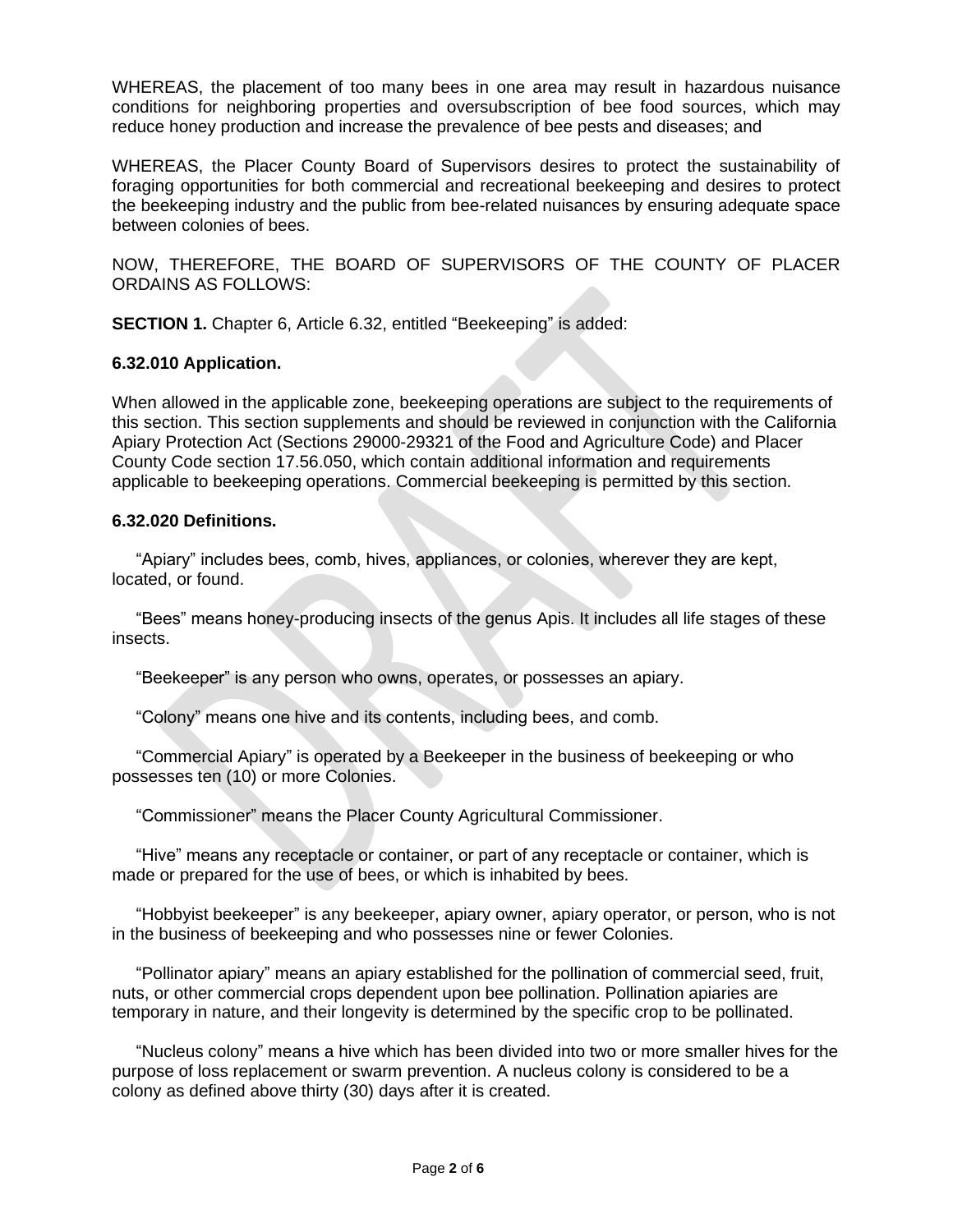#### **6.32.030 Beekeeping Requirements.**

Annual Apiary Registration and Fees. All beekeepers must register with the commissioner as required under the Apiary Protection Act. All beekeepers except hobbyist beekeepers must pay registration fees as required under the Apiary Protection Act.

 B. Property Owner Permission Required. Beekeepers operating apiaries on property they do not own must provide the property owner's written permission to operate an apiary to the commissioner upon request.

 C. Availability of Water. No person shall place, keep, or allow any apiary to remain in any location unless one of the following conditions exists:

1. There is a natural water supply within one-half mile of the apiary; or

 2. An artificial water supply for the apiary is maintained within one hundred fifty (150) feet from any such apiary. If the artificial water supply is not owned or controlled by the beekeeper, the beekeeper shall have written permission to use the artificial water supply and such written permission shall be provided to the commissioner upon request.

3. Failure to provide water as required under this section constitutes a public nuisance.

 D. Commercial and Pollinator Apiary Separation. Commercial and pollinator apiaries must comply with the following setback requirements:

 1. For commercial and pollinator apiaries fifty (50) foot setback is required from all property line boundaries. This requirement does not apply to adjacent parcels owned or under the control of the beekeeper or person who owns or controls the land where the bees are located.

 2. For commercial and pollinator apiaries a fifty (50) foot setback from edge of easement is required from all public roadways.

 3. Commercial apiaries must be separated from all other commercial apiaries by at least one mile, unless:

- a. The commercial apiary location was registered with the commissioner prior to January 1, 2022.
- b. The commercial apiary is being utilized as a pollinator apiary which may stay on a site for commercial crop pollination provided it is temporary in nature and is not present more than fifteen (15) days before or after the blooming period of the crop intended to be pollinated.

 c. Each commercial apiary location must be occupied by bees and registered with the commissioner on an annual basis to maintain its location status and separation protections.

 4. Failure to comply with commercial and pollinator apiary setback and separation requirements constitutes a public nuisance.

 E. Non-Commercial Apiary. Non-commercial apiaries must be set back twenty-five (25) feet from neighboring property boundaries unless:

 1. A flyway barrier is erected. Flyway barriers must be at least six feet tall, must be placed between the hives and the adjoining property, and must extend 6 feet to the left and right of the hives. Flyway barriers may be a solid fence, wall, dense vegetation, or combination thereof.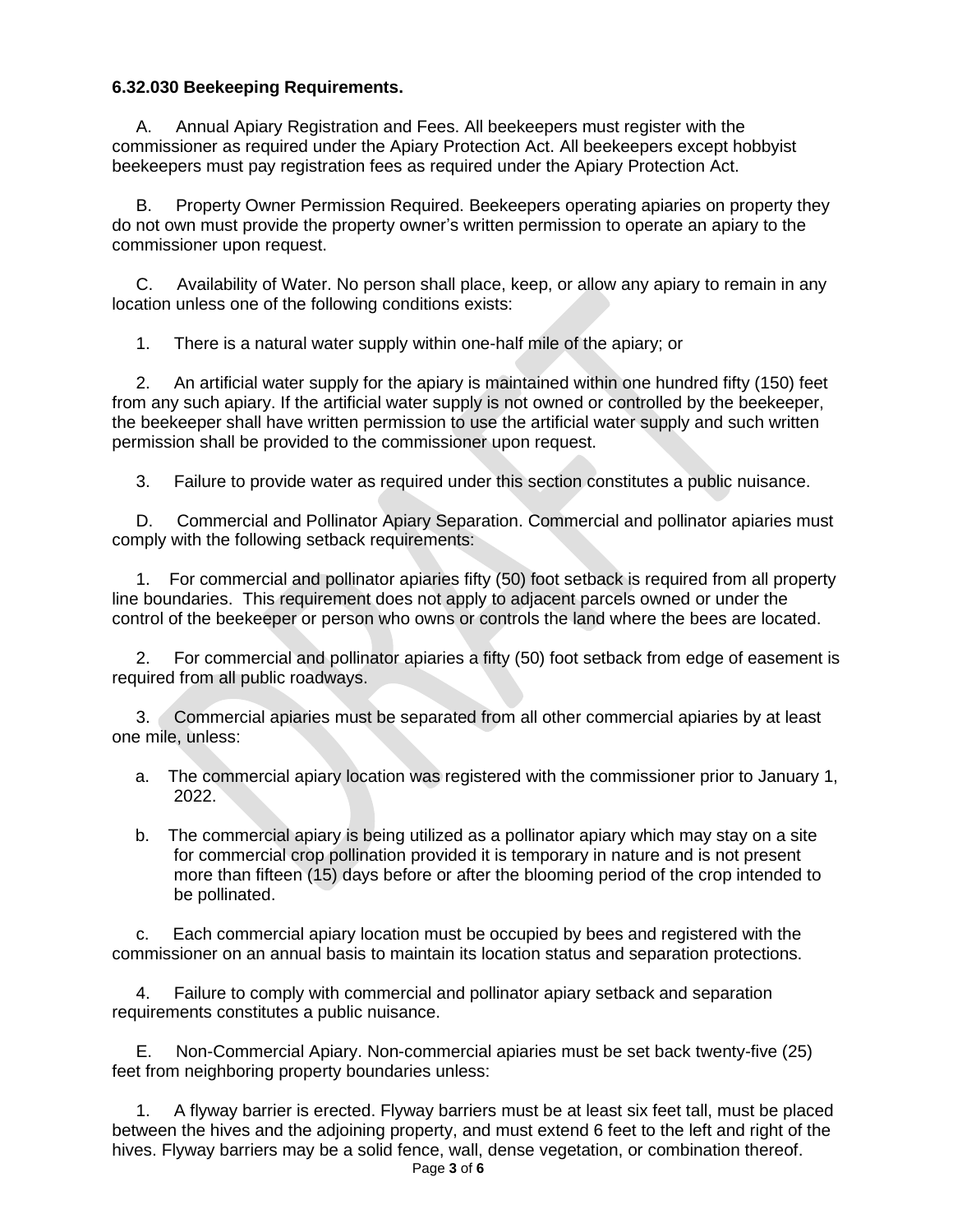2. Hives are placed on a rooftop or surface more than twelve (12) feet above the ground.

 3. Failure to comply with non-commercial apiary separation requirements constitutes a public nuisance.

 F. Hive Quantity Limitations. Pursuant to Section 17.56.050, no more than two colonies may be kept in the Residential Single Family RS zone district. , All other zone districts (RA, RF, RES, AE, F, FOR, O, TPZ, -AG) may kept no more than five colonies per acre, not to exceed a total of one hundred (100) hives in one location.. Notwithstanding these limitations:

- 1. More than one hundred (100) colonies may be placed in one location for a period not to exceed three consecutive days for the purpose of consolidating smaller apiaries as part of bee transportation activities.
- 2. More than (100) colonies may be placed in one location if they are pollinator apiaries which are temporary in nature, longevity, and used only as necessary to pollinate a specific crop.

 3. For purposes of calculating the number of colonies, three nucleus colonies will be counted as a single colony.

G. Transporting Bees

 1. No person shall transport bees on the public highway or roads in such a manner that the bees constitute a public nuisance.

 2. No person transporting bees shall maintain the vehicle used to transport bees in position for a length of time so as to constitute a public nuisance.

H. Abandonment of Apiaries

 1. Any apiary determined by the agricultural commissioner to be abandoned shall constitute a public nuisance.

#### **6.32.040 Enforcement, Penalties, and Nuisance.**

 A. The commissioner is the enforcing officer of this Chapter and the California Apiary Protection Act (Sections 29000-29321 of the Food and Agriculture Code) within the County.

 B. Unless otherwise provided by law, a violation of any of the provisions of this chapter is punishable as provided in Section 1.24.010.

 C. Any condition declared a public nuisance under this Article is subject to the nuisance abatement procedures in Section 17.62.160.

 D. Any person who violates a specific requirement of the California Apiary Protection Act (Sections 29000-29321 of the Food and Agriculture Code) is subject to the exclusive penalties and enforcement prescribed therein.

**SECTION 2.** Chapter 17, Article 17.56, Section 17.56.050 is amended as follows: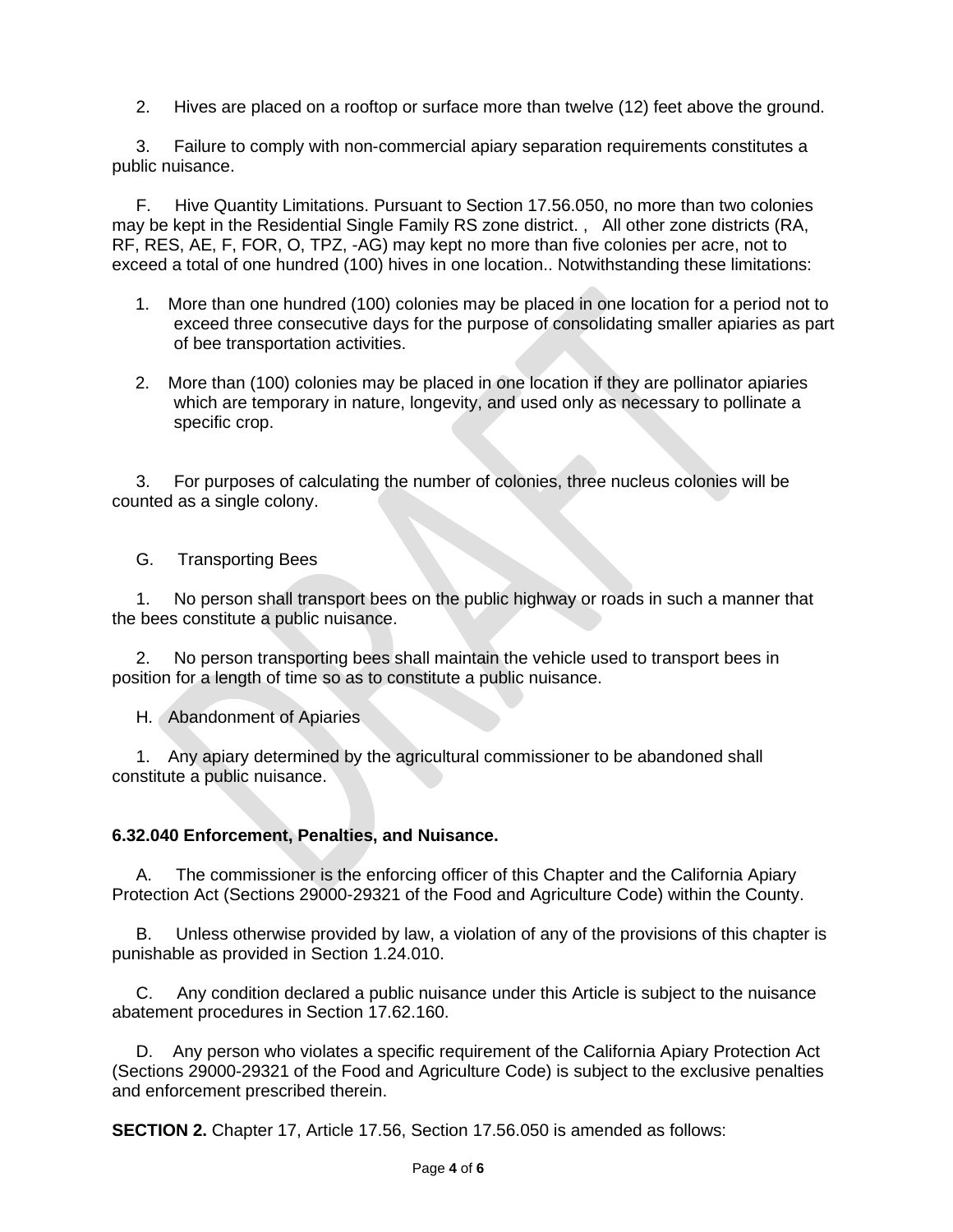## **17.56.050 Animal raising and keeping.**

\*\*\*\*\***D. Limitation On Use.** The raising and keeping of specific types of animals shall occur only in the zone districts where "Animal Raising and Keeping" is identified as an allowable use by Sections [17.06.050](https://codehub.gridics.com/us/ca/placer-county#/e67d224a-d74f-4939-836e-8536caf0dc27/410c7c3c-43a3-4a9a-8cff-b39bbd8f0a1e/5e801169-346f-466f-862a-568c24a8d168) and [17.06.060](https://codehub.gridics.com/us/ca/placer-county#/e67d224a-d74f-4939-836e-8536caf0dc27/410c7c3c-43a3-4a9a-8cff-b39bbd8f0a1e/594d3edf-da95-4e2a-b3f1-36612f26902f) et seq., and only as also allowed by the following table:

Note. This chart indicates which animal types are permitted to be kept in each zone district. Specific regulations for each animal type are contained in subsection F.

| Zone Districts and Allowed Animal Raising Activities |              |           |           |           |                                  |                |    |             |                       |    |   |            |   |            |     |
|------------------------------------------------------|--------------|-----------|-----------|-----------|----------------------------------|----------------|----|-------------|-----------------------|----|---|------------|---|------------|-----|
| *****                                                |              |           |           |           |                                  |                |    |             |                       |    |   |            |   |            |     |
| Animal Raising<br>Activity                           | <b>RS</b>    | <b>RM</b> | <b>RF</b> | <b>RA</b> | C <sub>1</sub><br>C <sub>2</sub> | C <sub>3</sub> | MT | <b>RES</b>  | BP, IN,<br><b>INP</b> | AE | F | <b>FOR</b> | O | <b>TPZ</b> | -AG |
| Bee raising<br>(apiaries) $(F)(2)$                   | $\mathbf{R}$ |           | R         | R         |                                  |                |    | $\mathbf R$ |                       | R  | R | R          | R | R          | R   |
| *****                                                |              |           |           |           |                                  |                |    |             |                       |    |   |            |   |            |     |

\*\*\*\*\*

**F. Specific Types of Animals Permitted.** The following requirements apply to the keeping or raising of specific types of animals, in addition to all other applicable standards of this section. More than one type of animal may be kept on a single site, as provided by subsection G, except that where an animal density ratio (i.e., number of animals per acre) is indicated for any specific type of animal, the site area allotted to one type of animal cannot be used to justify another type of animal which is also subject to an animal density ratio.

#### \*\*\*\*\*

 2. Bee**keeping** Requirements and standards for bee raising activities shall be as required by the agricultural commissioner. **All beekeeping activities are subject to the California Apiary Protection Act and Article 6.32 (Beekeeping) of Chapter 6 (Animals). In addition, in the Residential Single\_Family (RS) zone district, including RS-AG, beekeeping requires an approval process by the agricultural commissioner for parcels which are less than twenty thousand (20,000) square feet in area.** 

- **a. In the Residential Single-Family (RS) zone district, the keeping of no more than two colonies is permitted.**
- **b. In the Residential Single Family zone district, the property owner shall notify all neighboring property owners within three hundred feet of the property proposing to keep bees. They shall provide evidence of notification to the Ag Commissioner prior to keeping bees.**

 **c. The agricultural commissioner shall have the discretion to deny beekeeping activity for parcels which are less than twenty thousand (20,000) square feet in area when beekeeping activity is determined to be a public nuisance.** 

 **d. The agricultural commissioner shall have the discretion to withdraw approval of beekeeping activity upon thirty (30) days written notice to the beekeeper if the beekeeping activity is a public nuisance.** 

In all other zone district (RA, RF, RES, AE, F, FOR, O, TPZ, -AG), the maximum **number of bee colonies is five per acre, not to exceed a total of one hundred (100) hives**